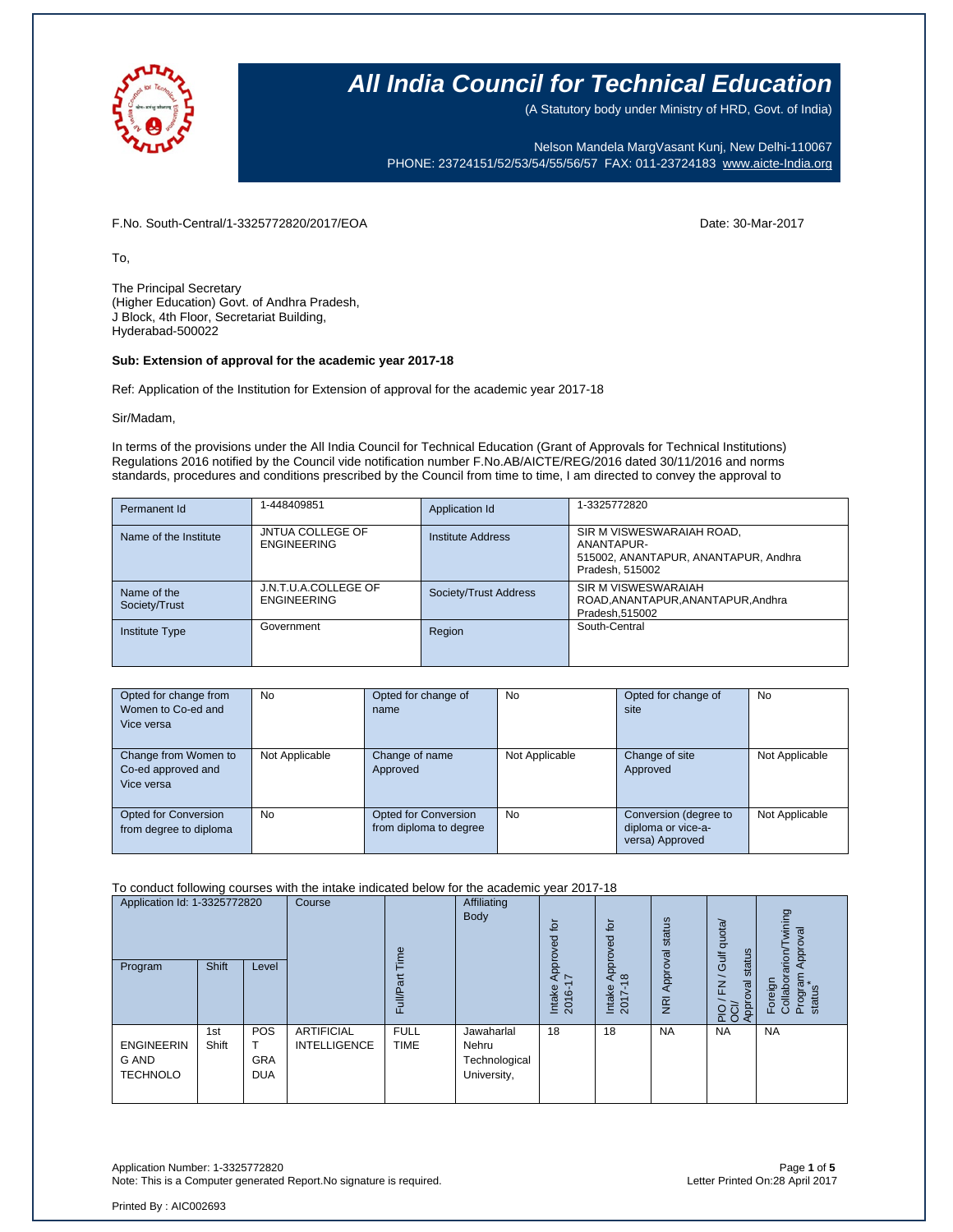

(A Statutory body under Ministry of HRD, Govt. of India)

Nelson Mandela MargVasant Kunj, New Delhi-110067 PHONE: 23724151/52/53/54/55/56/57 FAX: 011-23724183 [www.aicte-India.org](http://www.aicte-india.org/)

| GY                                                         |              | TE                                                |                                                                                        |                            | Anantapur                                                        |                 |                 |           |           |           |
|------------------------------------------------------------|--------------|---------------------------------------------------|----------------------------------------------------------------------------------------|----------------------------|------------------------------------------------------------------|-----------------|-----------------|-----------|-----------|-----------|
|                                                            |              |                                                   |                                                                                        |                            |                                                                  |                 |                 |           |           |           |
| <b>ENGINEERIN</b><br><b>G AND</b><br><b>TECHNOLO</b><br>GY | 1st<br>Shift | POS<br>T<br>GRA<br><b>DUA</b><br><b>TE</b>        | <b>CHEMICAL</b><br><b>ENGINEERING</b>                                                  | <b>FULL</b><br><b>TIME</b> | Jawaharlal<br>Nehru<br>Technological<br>University,<br>Anantapur | 25              | 25              | <b>NA</b> | <b>NA</b> | <b>NA</b> |
| <b>ENGINEERIN</b><br><b>G AND</b><br><b>TECHNOLO</b><br>GY | 1st<br>Shift | POS<br>Т<br>GRA<br><b>DUA</b><br><b>TE</b>        | <b>COMPUTER</b><br><b>AIDED</b><br><b>STRUCTURAL</b><br><b>ENGINEERING</b>             | <b>FULL</b><br><b>TIME</b> | Jawaharlal<br>Nehru<br>Technological<br>University,<br>Anantapur | 25              | 25              | <b>NA</b> | <b>NA</b> | <b>NA</b> |
| <b>ENGINEERIN</b><br><b>G AND</b><br><b>TECHNOLO</b><br>GY | 1st<br>Shift | POS<br>Т<br><b>GRA</b><br><b>DUA</b><br><b>TE</b> | <b>COMPUTER</b><br><b>SCIENCE</b>                                                      | <b>FULL</b><br><b>TIME</b> | Jawaharlal<br>Nehru<br>Technological<br>University,<br>Anantapur | 25              | 25              | <b>NA</b> | <b>NA</b> | <b>NA</b> |
| <b>ENGINEERIN</b><br><b>G AND</b><br><b>TECHNOLO</b><br>GY | 1st<br>Shift | POS<br>T<br>GRA<br><b>DUA</b><br><b>TE</b>        | <b>CONTROL</b><br><b>SYSTEMS</b>                                                       | <b>FULL</b><br><b>TIME</b> | Jawaharlal<br>Nehru<br>Technological<br>University,<br>Anantapur | 25              | 25              | <b>NA</b> | <b>NA</b> | <b>NA</b> |
| <b>ENGINEERIN</b><br><b>G AND</b><br><b>TECHNOLO</b><br>GY | 1st<br>Shift | POS<br>T<br>GRA<br><b>DUA</b><br><b>TE</b>        | <b>DIGITAL</b><br><b>ELECTRONICS</b><br><b>AND</b><br><b>COMMUNICATI</b><br>ON SYSTEMS | <b>FULL</b><br><b>TIME</b> | Jawaharlal<br>Nehru<br>Technological<br>University,<br>Anantapur | 25              | 25              | <b>NA</b> | <b>NA</b> | <b>NA</b> |
| <b>ENGINEERIN</b><br><b>G AND</b><br><b>TECHNOLO</b><br>GY | 1st<br>Shift | POS<br>Т<br>GRA<br><b>DUA</b><br><b>TE</b>        | <b>DIGITAL</b><br><b>SYSTEMS AND</b><br><b>COMPUTER</b><br><b>ELECTRONICS</b>          | <b>FULL</b><br><b>TIME</b> | Jawaharlal<br>Nehru<br>Technological<br>University,<br>Anantapur | 25              | 25              | <b>NA</b> | <b>NA</b> | <b>NA</b> |
| <b>ENGINEERIN</b><br><b>G AND</b><br><b>TECHNOLO</b><br>GY | 1st<br>Shift | POS<br>Т<br>GRA<br><b>DUA</b><br><b>TE</b>        | <b>ELECTRICAL</b><br><b>POWER</b><br><b>SYSTEMS</b>                                    | <b>FULL</b><br><b>TIME</b> | Jawaharlal<br>Nehru<br>Technological<br>University,<br>Anantapur | 25              | 25              | <b>NA</b> | <b>NA</b> | <b>NA</b> |
| <b>ENGINEERIN</b><br>G AND<br><b>TECHNOLO</b><br>GY        | 1st<br>Shift | POS<br>т<br>GRA<br><b>DUA</b><br><b>TE</b>        | <b>ENERGY</b><br><b>SYSTEMS</b>                                                        | <b>FULL</b><br><b>TIME</b> | Jawaharlal<br>Nehru<br>Technological<br>University,<br>Anantapur | $\overline{25}$ | $\overline{25}$ | <b>NA</b> | <b>NA</b> | <b>NA</b> |
| <b>ENGINEERIN</b><br>G AND<br><b>TECHNOLO</b><br>GY        | 1st<br>Shift | POS<br>Τ<br>GRA<br><b>DUA</b><br><b>TE</b>        | <b>INTERNAL</b><br><b>COMBUSTION</b><br><b>AND</b><br><b>AUTOMOBILES</b>               | <b>FULL</b><br><b>TIME</b> | Jawaharlal<br>Nehru<br>Technological<br>University,<br>Anantapur | $\overline{25}$ | $\overline{25}$ | <b>NA</b> | <b>NA</b> | <b>NA</b> |
|                                                            | 1st          | POS                                               | POWER AND                                                                              | <b>FULL</b>                | Jawaharlal                                                       | $\overline{25}$ | $\overline{25}$ | <b>NA</b> | <b>NA</b> | <b>NA</b> |

Application Number: 1-3325772820<br>Note: This is a Computer generated Report.No signature is required.<br>Note: This is a Computer generated Report.No signature is required. Note: This is a Computer generated Report.No signature is required.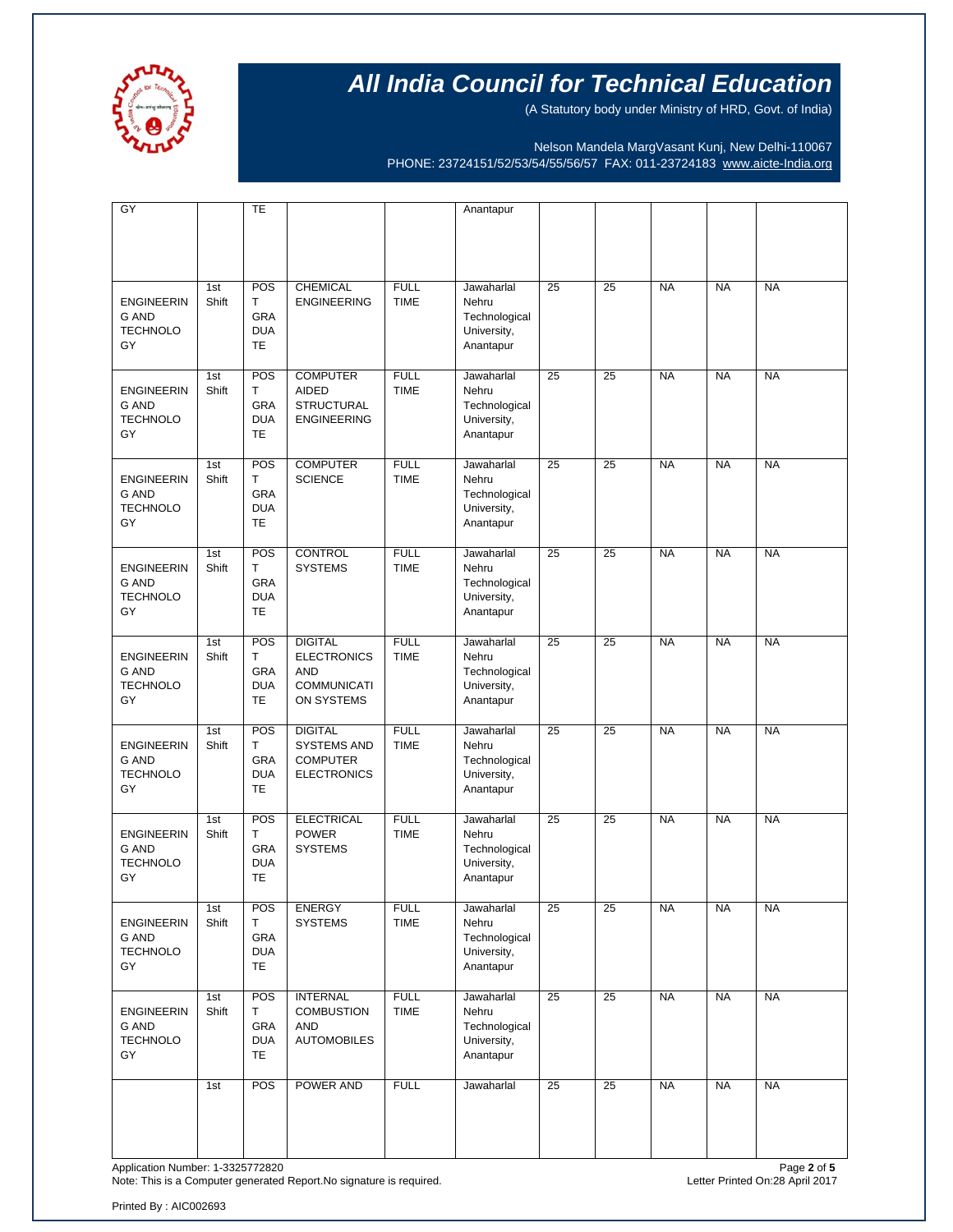

(A Statutory body under Ministry of HRD, Govt. of India)

Nelson Mandela MargVasant Kunj, New Delhi-110067 PHONE: 23724151/52/53/54/55/56/57 FAX: 011-23724183 [www.aicte-India.org](http://www.aicte-india.org/)

| <b>ENGINEERIN</b><br><b>G AND</b><br><b>TECHNOLO</b><br>GY | Shift        | $\mathsf{T}$<br>GRA<br><b>DUA</b><br>TE            | <b>INDUSTRIAL</b><br><b>DRIVES</b>                                          | <b>TIME</b>                | Nehru<br>Technological<br>University,<br>Anantapur               |    |    |           |           |           |
|------------------------------------------------------------|--------------|----------------------------------------------------|-----------------------------------------------------------------------------|----------------------------|------------------------------------------------------------------|----|----|-----------|-----------|-----------|
| <b>ENGINEERIN</b><br><b>G AND</b><br><b>TECHNOLO</b><br>GY | 1st<br>Shift | POS<br>T.<br>GRA<br><b>DUA</b><br>TE               | <b>PRODUCT</b><br><b>DESIGN</b>                                             | <b>FULL</b><br><b>TIME</b> | Jawaharlal<br>Nehru<br>Technological<br>University,<br>Anantapur | 25 | 25 | <b>NA</b> | <b>NA</b> | <b>NA</b> |
| <b>ENGINEERIN</b><br><b>G AND</b><br><b>TECHNOLO</b><br>GY | 1st<br>Shift | POS<br>T<br>GRA<br><b>DUA</b><br><b>TE</b>         | <b>REFRIGERATI</b><br>ON & AIR<br><b>CONDITIONING</b>                       | <b>FULL</b><br><b>TIME</b> | Jawaharlal<br>Nehru<br>Technological<br>University,<br>Anantapur | 25 | 25 | <b>NA</b> | <b>NA</b> | <b>NA</b> |
| <b>ENGINEERIN</b><br>G AND<br><b>TECHNOLO</b><br>GY        | 1st<br>Shift | POS<br>T.<br>GRA<br><b>DUA</b><br>TE               | <b>RELIABILITY</b><br><b>ENGINEERING</b>                                    | <b>FULL</b><br><b>TIME</b> | Jawaharlal<br>Nehru<br>Technological<br>University,<br>Anantapur | 18 | 18 | <b>NA</b> | <b>NA</b> | <b>NA</b> |
| <b>ENGINEERIN</b><br>G AND<br><b>TECHNOLO</b><br>GY        | 1st<br>Shift | POS<br>T<br>GRA<br><b>DUA</b><br>TE                | SOFTWARE<br><b>ENGINEERING</b>                                              | <b>FULL</b><br><b>TIME</b> | Jawaharlal<br>Nehru<br>Technological<br>University,<br>Anantapur | 25 | 25 | <b>NA</b> | <b>NA</b> | <b>NA</b> |
| <b>ENGINEERIN</b><br>G AND<br><b>TECHNOLO</b><br>GY        | 1st<br>Shift | POS<br>T.<br>GRA<br><b>DUA</b><br>TE               | <b>STRUCTURAL</b><br><b>ENGINEERING</b>                                     | <b>FULL</b><br><b>TIME</b> | Jawaharlal<br>Nehru<br>Technological<br>University,<br>Anantapur | 25 | 25 | <b>NA</b> | <b>NA</b> | <b>NA</b> |
| <b>ENGINEERIN</b><br>G AND<br><b>TECHNOLO</b><br>GY        | 1st<br>Shift | <b>UND</b><br>ER<br>GRA<br><b>DUA</b><br>TE        | <b>CHEMICAL</b><br><b>ENGINEERING</b>                                       | <b>FULL</b><br><b>TIME</b> | Jawaharlal<br>Nehru<br>Technological<br>University,<br>Anantapur | 60 | 60 | <b>NA</b> | <b>NA</b> | <b>NA</b> |
| <b>ENGINEERIN</b><br>G AND<br><b>TECHNOLO</b><br>GY        | 1st<br>Shift | <b>UND</b><br>ER<br>GRA<br><b>DUA</b><br>TE        | <b>CIVIL</b><br><b>ENGINEERING</b>                                          | <b>FULL</b><br><b>TIME</b> | Jawaharlal<br>Nehru<br>Technological<br>University,<br>Anantapur | 60 | 60 | <b>NA</b> | <b>NA</b> | <b>NA</b> |
| <b>ENGINEERIN</b><br>G AND<br><b>TECHNOLO</b><br>GY        | 1st<br>Shift | <b>UND</b><br>ER<br>GRA<br><b>DUA</b><br>TE        | <b>COMPUTER</b><br><b>SCIENCE AND</b><br><b>ENGINEERING</b>                 | <b>FULL</b><br><b>TIME</b> | Jawaharlal<br>Nehru<br>Technological<br>University,<br>Anantapur | 60 | 60 | <b>NA</b> | <b>NA</b> | <b>NA</b> |
| <b>ENGINEERIN</b><br>G AND<br><b>TECHNOLO</b><br>GY        | 1st<br>Shift | <b>UND</b><br>ER<br>GRA<br><b>DUA</b><br><b>TE</b> | <b>ELECTRICAL</b><br><b>AND</b><br><b>ELECTRONICS</b><br><b>ENGINEERING</b> | <b>FULL</b><br><b>TIME</b> | Jawaharlal<br>Nehru<br>Technological<br>University,<br>Anantapur | 60 | 60 | <b>NA</b> | <b>NA</b> | <b>NA</b> |
|                                                            | 1st          | <b>UND</b>                                         | <b>ELECTRONICS</b>                                                          | <b>FULL</b>                | Jawaharlal                                                       | 60 | 60 | <b>NA</b> | <b>NA</b> | <b>NA</b> |

Application Number: 1-3325772820<br>Note: This is a Computer generated Report.No signature is required.<br>Note: This is a Computer generated Report.No signature is required. Note: This is a Computer generated Report.No signature is required.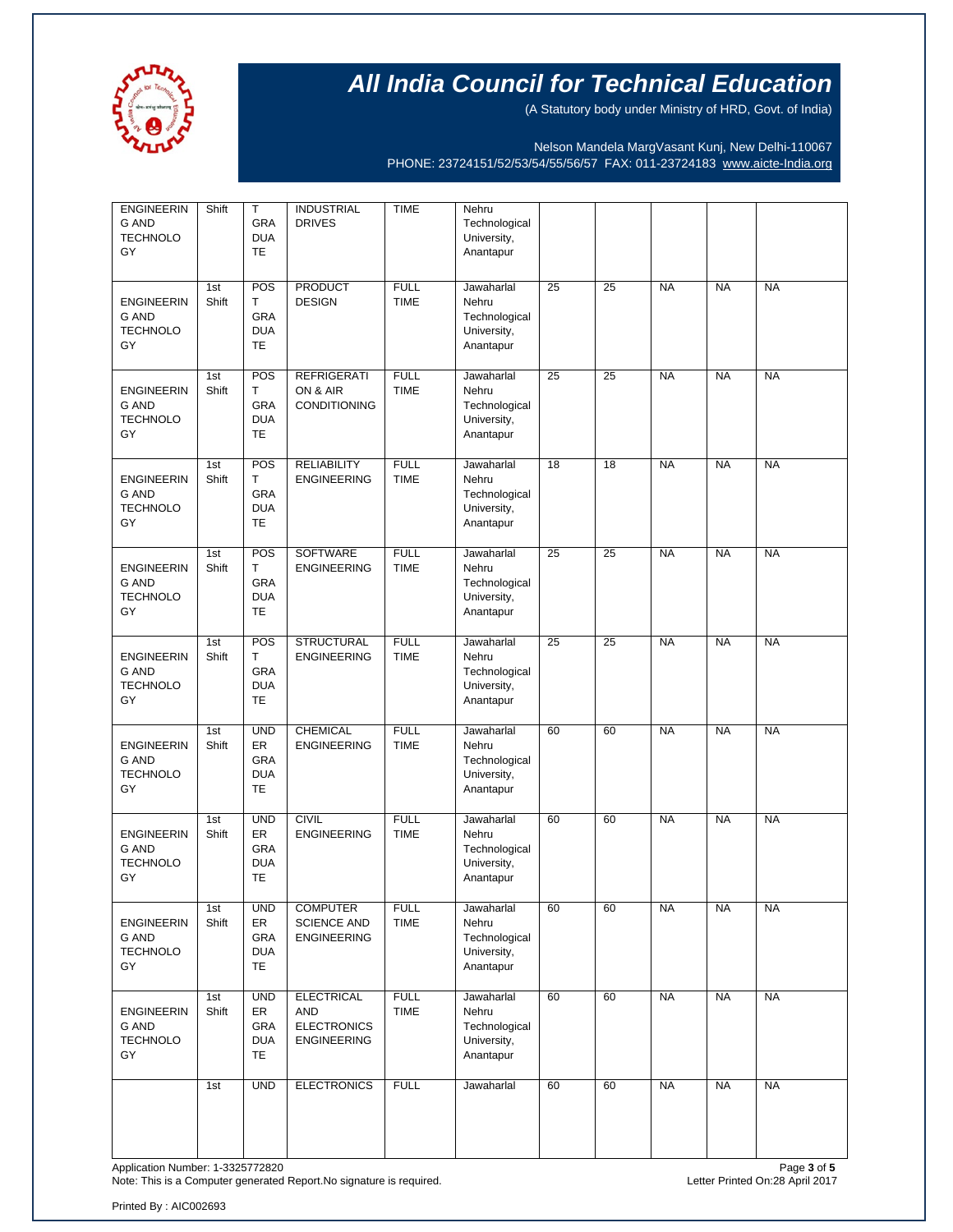

(A Statutory body under Ministry of HRD, Govt. of India)

Nelson Mandela MargVasant Kunj, New Delhi-110067 PHONE: 23724151/52/53/54/55/56/57 FAX: 011-23724183 [www.aicte-India.org](http://www.aicte-india.org/)

| <b>ENGINEERIN</b><br>G AND<br><b>TECHNOLO</b><br>GY | Shift                    | <b>ER</b><br><b>GRA</b><br><b>DUA</b><br><b>TE</b>               | <b>AND</b><br><b>COMMUNICATI</b><br><b>ONS</b><br><b>ENGINEERING</b> | <b>TIME</b>                | Nehru<br>Technological<br>University,<br>Anantapur               |    |    |           |           |           |
|-----------------------------------------------------|--------------------------|------------------------------------------------------------------|----------------------------------------------------------------------|----------------------------|------------------------------------------------------------------|----|----|-----------|-----------|-----------|
| <b>ENGINEERIN</b><br>G AND<br><b>TECHNOLO</b><br>GY | 1st<br>Shift             | <b>UND</b><br><b>ER</b><br><b>GRA</b><br><b>DUA</b><br><b>TE</b> | <b>MECHANICAL</b><br><b>ENGINEERING</b>                              | <b>FULL</b><br><b>TIME</b> | Jawaharlal<br>Nehru<br>Technological<br>University,<br>Anantapur | 60 | 60 | <b>NA</b> | <b>NA</b> | <b>NA</b> |
| <b>ENGINEERIN</b><br>G AND<br><b>TECHNOLO</b><br>GY | 2 <sub>nd</sub><br>Shift | POS<br>т<br><b>GRA</b><br><b>DUA</b><br><b>TE</b>                | <b>CONSTRUCTIO</b><br>N PLANNING<br><b>AND</b><br>MANAGEMENT         | <b>FULL</b><br><b>TIME</b> | Jawaharlal<br>Nehru<br>Technological<br>University,<br>Anantapur | 18 | 18 | <b>NA</b> | <b>NA</b> | <b>NA</b> |
| <b>MCA</b>                                          | 1st<br>Shift             | POS<br>т<br>GRA<br><b>DUA</b><br><b>TE</b>                       | <b>MASTERS IN</b><br><b>COMPUTER</b><br><b>APPLICATIONS</b>          | <b>FULL</b><br><b>TIME</b> | Jawaharlal<br>Nehru<br>Technological<br>University,<br>Anantapur | 60 | 60 | <b>NA</b> | <b>NA</b> | <b>NA</b> |

The above mentioned approval is subject to the condition that JNTUA COLLEGE OF ENGINEERING

shall follow and adhere to the Regulations, guidelines and directions issued by AICTE from time to time and the undertaking / affidavit given by the institution along with the application submitted by the institution on portal.

In case of any differences in content in this Computer generated Extension of Approval Letter, the content/information as approved by the Executive Council / General Council as available on the record of AICTE shall be final and binding.

Strict compliance of Anti-Ragging Regulation:- Approval is subject to strict compliance of provisions made in AICTE Regulation notified vide F. No. 37-3/Legal/AICTE/2009 dated July 1, 2009 for Prevention and Prohibition of Ragging in Technical Institutions. In case Institution fails to take adequate steps to Prevent Ragging or fails to act in accordance with AICTE Regulation or fails to punish perpetrators or incidents of Ragging, it will be liable to take any action as defined under clause 9(4) of the said Regulation.

 **Note: Validity of the course details may be verified at www.aicte-india.org** 

 **Prof. A.P Mittal Member Secretary, AICTE**

Copy to:

**1. The Regional Officer,** All India Council for Technical Education First Floor, old BICARD Building Jawaharlal Nehru Technological University Masab Tank, Hyderabad-500076

**2. The Director Of Technical Education\*\*,** Andhra Pradesh